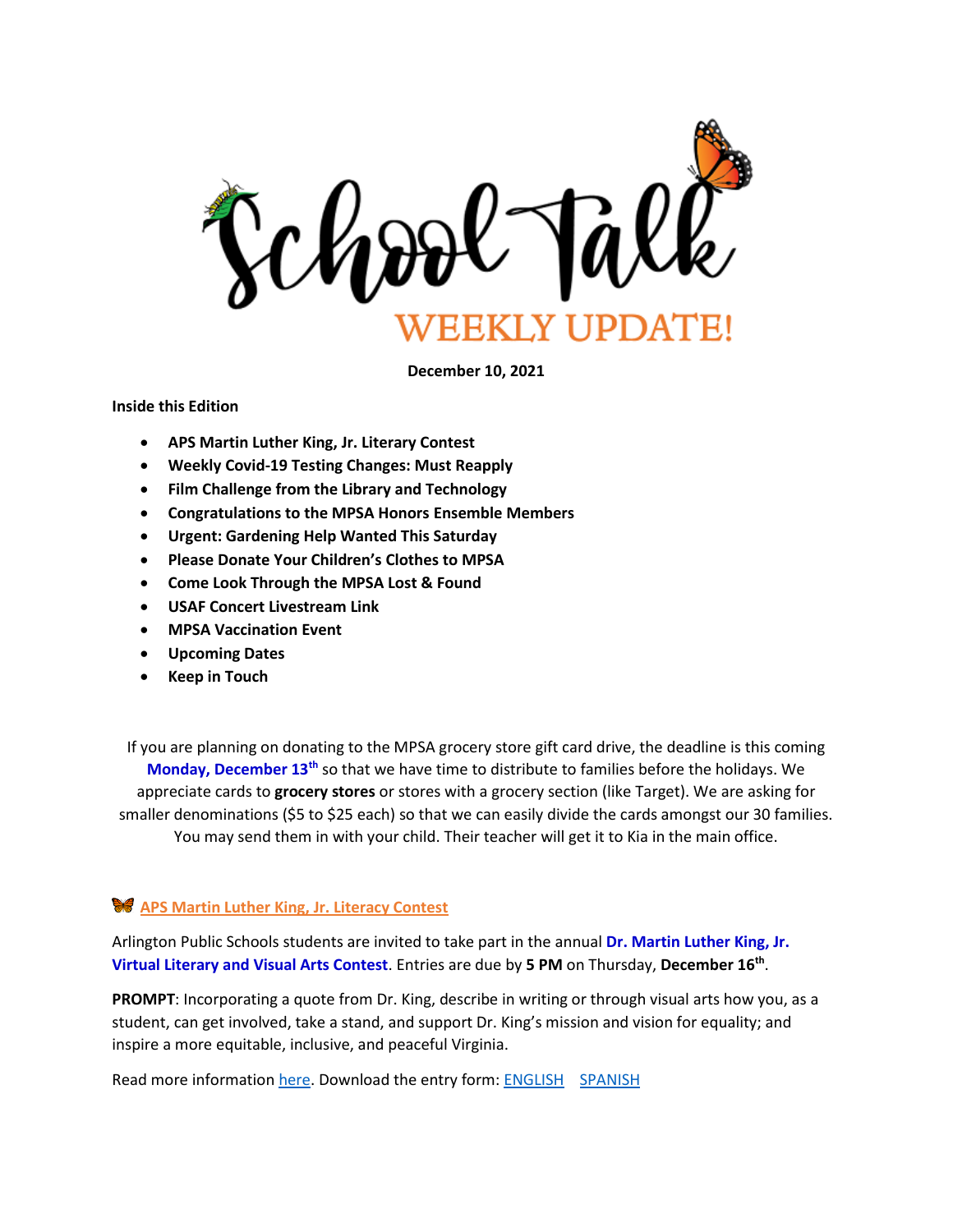### **Weekly Covid-19 Testing Changes: Must Reapply**

Starting in January, APS will be using a new testing partner for the weekly surveillance testing - CIAN Diagnostics. This means that, if you would like your child to continue to be tested weekly, you need to sign new paperwork with CIAN.

The link to sign up for **STUDENTS** is **[here](https://www.cognitoforms.com/CIANDiagnostics1/visstatestingprogramconsentformapsstudents)**. The link to sign up for **APS STAFF** is **[here](https://www.cognitoforms.com/CIANDiagnostics1/visstatestingprogramconsentformapsstaff)**.

Read more information about testing **[here](https://www.apsva.us/school-year-2021-22/health-safety-information/covid-19-testing/)**.

*Note: Our testing day and time will remain the same as before. Fridays from 2PM to 4PM.*

### **Congratulations to the MPSA Honors Ensemble Members**

The following Monarchs participated in county-wide auditions. Based on "blind" adjudication, students were selected to perform in the Spring Honors Concert at Kenmore Middle School, with the Junior Honors Band, Junior Honors Orchestra and Elementary Honors Chorus, on Tuesday, March 15, 2022, 7:00 PM. Congratulations!!

**Junior Honors Orchestra**: Camilla Randi, Violin

**Junior Honors Band**: Thomas Larson, Alto Saxophone

**Elementary Honors Chorus:** Akunna Isiadinso, Mariana Lee

#### $\mathbf{\hat{F}}$  Film Challenge from the Library and Technology

Calling all Lower and Upper Elementary families! This week in library, students participated in the **Hour of Code** program. They learned about coding and the importance of specific and clear instructions when coding. To demonstrate how coding can be applied to our everyday lives, students watched an order of operations **[video](https://www.youtube.com/watch?v=FN2RM-CHkuI)** about how to made a peanut butter and jelly sandwich.

Our challenge for students is to film a family sandwich making video. Students will ask adults to write down instructions on how to make a sandwich of your choice. Using their school issued iPad, students will film themselves making the sandwich by following your instructions exactly. Fails are what make the videos entertaining and humorous! If your student needs help piecing clips together, we can help.

Students can submit their video to either Ms. Miller or Ms. Shaw at school. Please email Kay Miller [kay.miller@apsva.us](mailto:kay.miller@apsva.us) or Renee Shaw [renee.shaw@apsva.us](mailto:renee.shaw@apsva.us) if you have any questions.

## **Urgent: Gardening Help Wanted This Saturday**

The First Lady of VA, Pam Northam, is coming to visit MPSA on Monday! This was a suddenly planned visit. Part of their visit includes a press conference that they want to hold in the courtyard! Therefore, the PTA has planned a Saturday workday. Come out and meet them on **Saturday, December 11**, from **10:30AM until 12:30PM**. If you'd like to, bring a lunch (and something to clean hands) and there could be a playdate lunch on the MPSA playground afterwards. On the agenda, planting some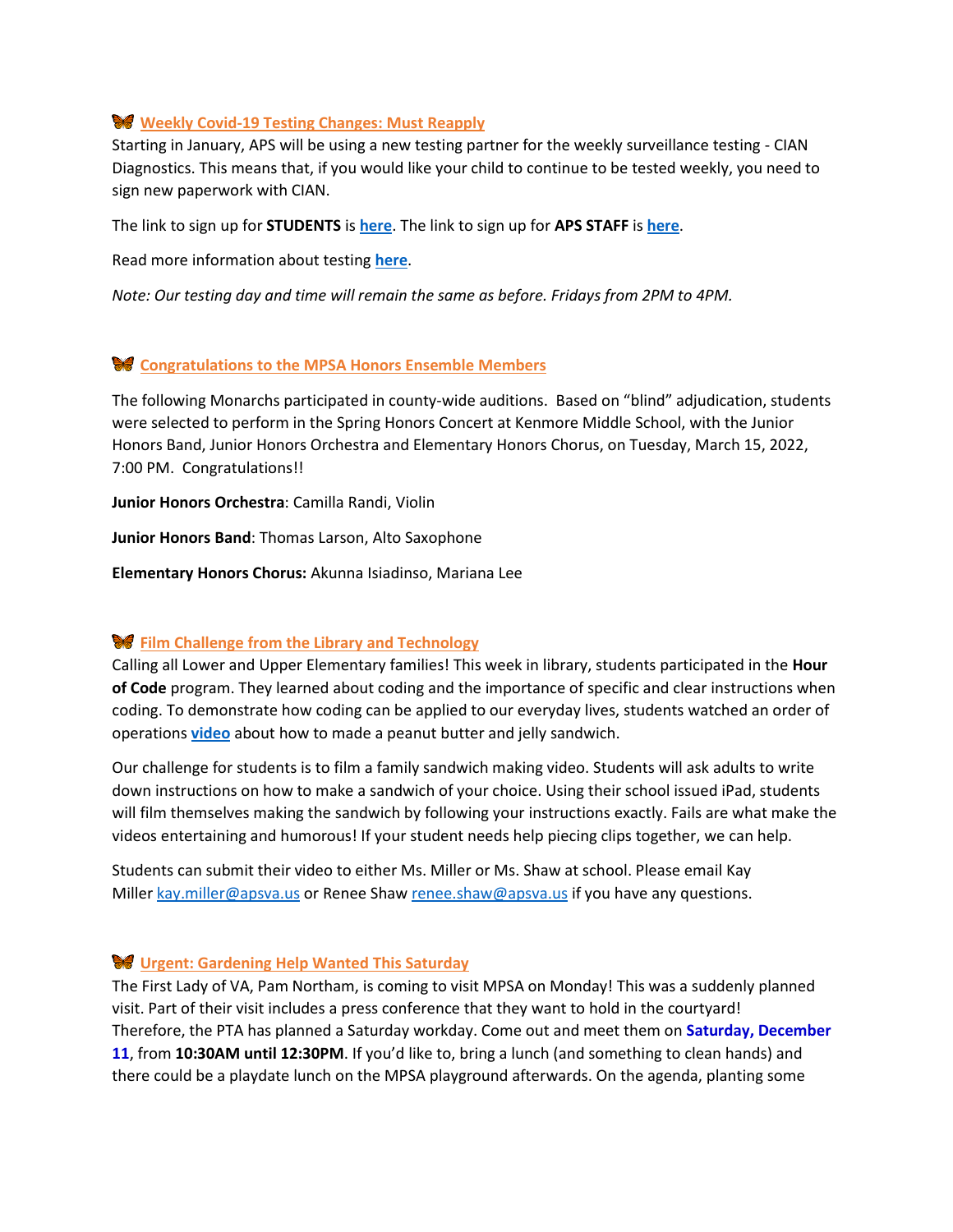potted plants to bring some color to the space and cleaning up the beds to start to get them ready for spring planting. You must be an approved APS volunteer to help.

# **Please Donate Your Children's Clothes to MPSA**

Our school social worker, Ms. Shannon Joseph, is asking for families to donate clothes to our students in need. She's seeking clothing, in good condition, for all ages (from PreK-5), for all genders and in all sizes. Surprisingly, the one thing she doesn't need are coats, but she does need winter tops, bottoms, hats, gloves, jackets, sweaters socks. There will be a box at Door #5 in the morning and the afternoon where families can drop off clothes. Or you can drop them off to the main office at Door #1.

## **Come Look Through the MPSA Lost & Found**

The Lost & Found is extremely full, and we'd like to have those items cleared out before Winter break. We are offering several opportunities for parents to come look through the items and retrieve anything that belongs to your child. You may come search through our lost an found outside of Door #5 - the car rider/walker drop off door on Highland Street - at these times:

- Friday, **December 10** at 3PM
- Monday, **December 13** from 8:30AM to 9:30AM and again from 3PM to 4PM
- Tuesday, **December 14** from 8:30AM to 9:30AM and again from 3PM to 4PM

If you cannot come at those times, please encourage your child to go look through the lost and found for their missing items.

All items will be donated to charity on **Wednesday, December 15**.

# **USAF Concert Livestream Link**

Attending the United States Air Force holiday concert has been a tradition for many years. It started when the Montessori program was housed at Drew. Sadly, covid-19 concerns lead to it being all virtual, but it was still a beautiful event! If you'd like to watch it, you can view the recording **[here on Youtube](https://youtu.be/5UpeWnLJKCM)**. Enjoy!

### **W** MPSA Vaccination Event

MPSA will be hosting a vaccination clinic for **children aged 5-11 only** to receive the Covid-19 vaccine, free of charge. The event is walk in only, no appointments necessary. The schedule is as follows:

- First Dose Vaccines: **December 17th**, 4:30PM to 6:30PM
- Second Dose Vaccines: **January 7th**, 4:30PM to 6:30PM

This event is being run by the Public Health Division in Arlington County. If supplies or time should run out, the staff will help families locate other resources to get their children vaccinated.